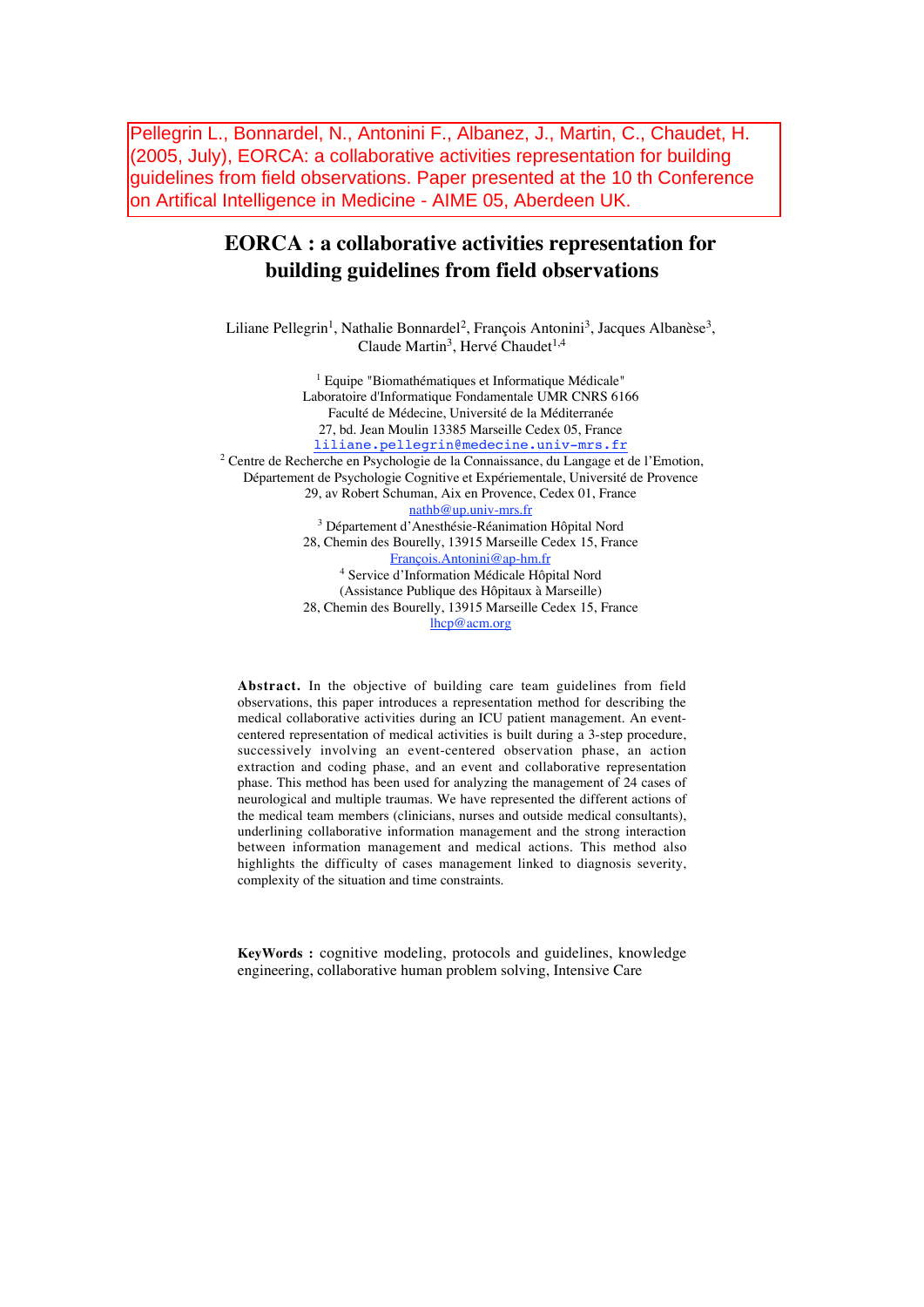2 Liliane Pellegrin1, Nathalie Bonnardel2, François Antonini3, Jacques Albanèse3, Claude Martin3, Hervé Chaudet1,4

### **1 Introduction**

The current use of clinical guidelines and protocols is actually not fully integrated in usual medical activities, though both health organization and physicians widely recognized their usefulness to improve quality of clinical practices. Some proposed solutions to this unwillingness to use clinical guidelines and protocols were firstly, to implement computer-based guidelines to facilitate decision-support [1], secondly, to improve and verify the quality of clinical guidelines programs (as the program AGREE for "Appraisal of Guidelines Research and Evaluation" [2]) and thirdly to explore the existing links between the protocols, the variability of physicians' decision-making and behaviours [3]. In this context, a description of elements of patient medical management observed in real situations that is based upon a formal task analysis should contribute to fill the actual gap between formal medical guidelines and realistic medical activities.

In the project introduced here, our aim was to build a formal method of observation and Event Oriented Representation of Collaborative Activities (EORCA), to describe activities of team members during patient's management in an Intensive Care Unit. The event-centered characteristic of the representation was suggested by the fact that events are the observable parts of medical activities. The most important constraints imposed to this method was to be enough robust and reproducible to allow further qualitative and quantitative analyses of the situations, especially from the objective of improving the quality of patients' care and the reliability of medical decisions associated with the decisions algorithms or guidelines applied in this medical fields [4, 5]. Our method aims at contributing to build and validate protocols in the practice of such specialties in which medical decisions not only result from an isolated physician but also from a group of expert physicians in complex and time-constrained situation [6]. In the future, this method would also allow identifying clinical adverse events, such as potential incidents, dysfunctions and near miss events during patient managements [7].

The goal of this article is to introduce the EORCA main features, its building and the field studies that have been conducted to acquire observation data on the medical cases resolution during 2 years of patients' management observations. This paper is organized as follows. First, we introduce the method we used for analyzing medical team's activities, from observation methodology to the domain ontology that specifies and structures observables, actors and actions. Secondly we present the context of the studies in an ICU service in Marseille (France). In the Results section, we described the application of EORCA model on a set of real data to evaluate its quality as a representation of observed events.

# **2 EORCA's approach**

Two main rationales have guided the development of EORCA.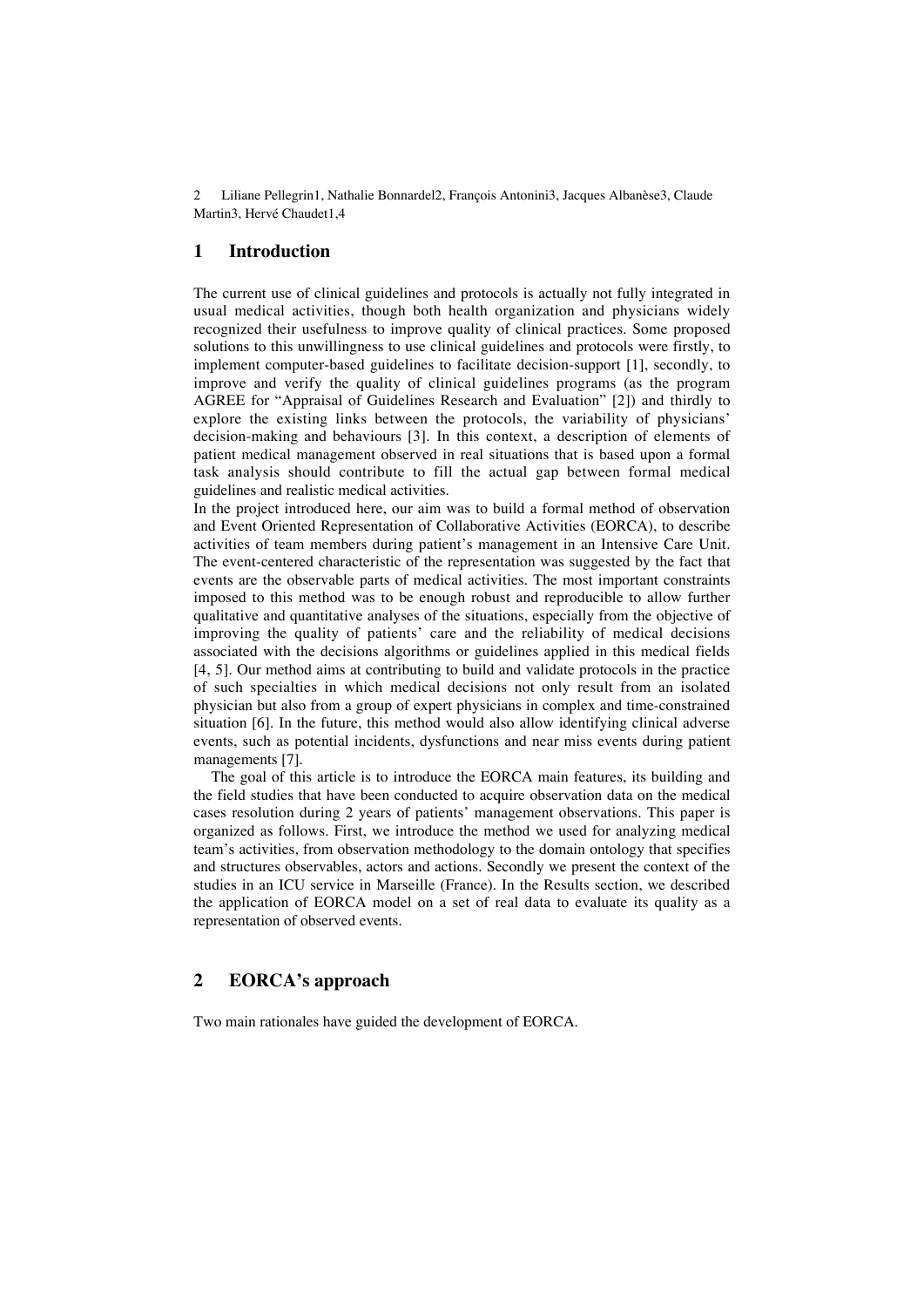**EORCA : a collaborative activities representation for building guidelines from field**  $observals$ 

### **Rationale 1: a standardized method of task observation and analysis usable by ICU team members**

Identifying and formalizing ICU practitioners' actions and decisions during health care from team behavior observation may appear as particularly complex. Human factor approaches can give a complementary view of this problem [8], since some cognitive psychology and ergonomics studies focused on cognitive process involved in anesthesiology, emergency and intensive care tasks [9, 11] and, more recently, on the collective aspects of patient managements [11]. Intensive Care especially requires a coordinating work with a strong collaboration between various specialists such as radiologist, neurologist and nurses. This work situation is also seen as heterogeneous since each actor focused upon a single patient with different activities, motivations and concerns [12]. Our first choice was to base the method upon task observation and representation procedures that would take in account the collaborative dimension of health care as well as the human factors of decision-making in dynamic, complex and critical safety conditions [13]. Stress due to time pressure, specific situation awareness and mental workload, planning and cooperation processes in experts' teams are indeed influent and systematic element of medical decision making that must be considered. Our goal was to develop an accurate and usable task analysisbased tool for observing and representing medical tasks and activities that could be used recurrently by unit staff (doctors or nurses). In addition, the results should be enough stable to allow further qualitative and quantitative analyses of the situations. This method should also allow identifying clinical adverse events, such as potential incidents, dysfunctions and near miss events during patient managements. The resulting descriptive task model would then be the basis for developing the prescriptive task model.

### **Rationale 2: an event-centered representation of actions identified from observations**

Observation methods for studying human actions are, in a general manner, restricted to the level of operations, which are the observable part of a whole, including the operators' underlying cognitive activities. This implies that events involving actors are the observable parts of medical activities, hence our choice of an event-centered representation. An event corresponds to the performance or occurrence of an action. If actions are time independent, defining activities that may be conducted by agents for changing world state, events are time and space dependent and may be temporally and spatially connected (i.e. sequential, simultaneous…).A domain-oriented ontology formalizes and organizes every concept involved in observations (Figure 1). This ontology aims at standardizing observation representations. In association with this ontology, an event-oriented language in first order logic (STEEL)[14] derived from Event Calculus, coupled with a graphical representation, allows the formal representation of medical team members' activities.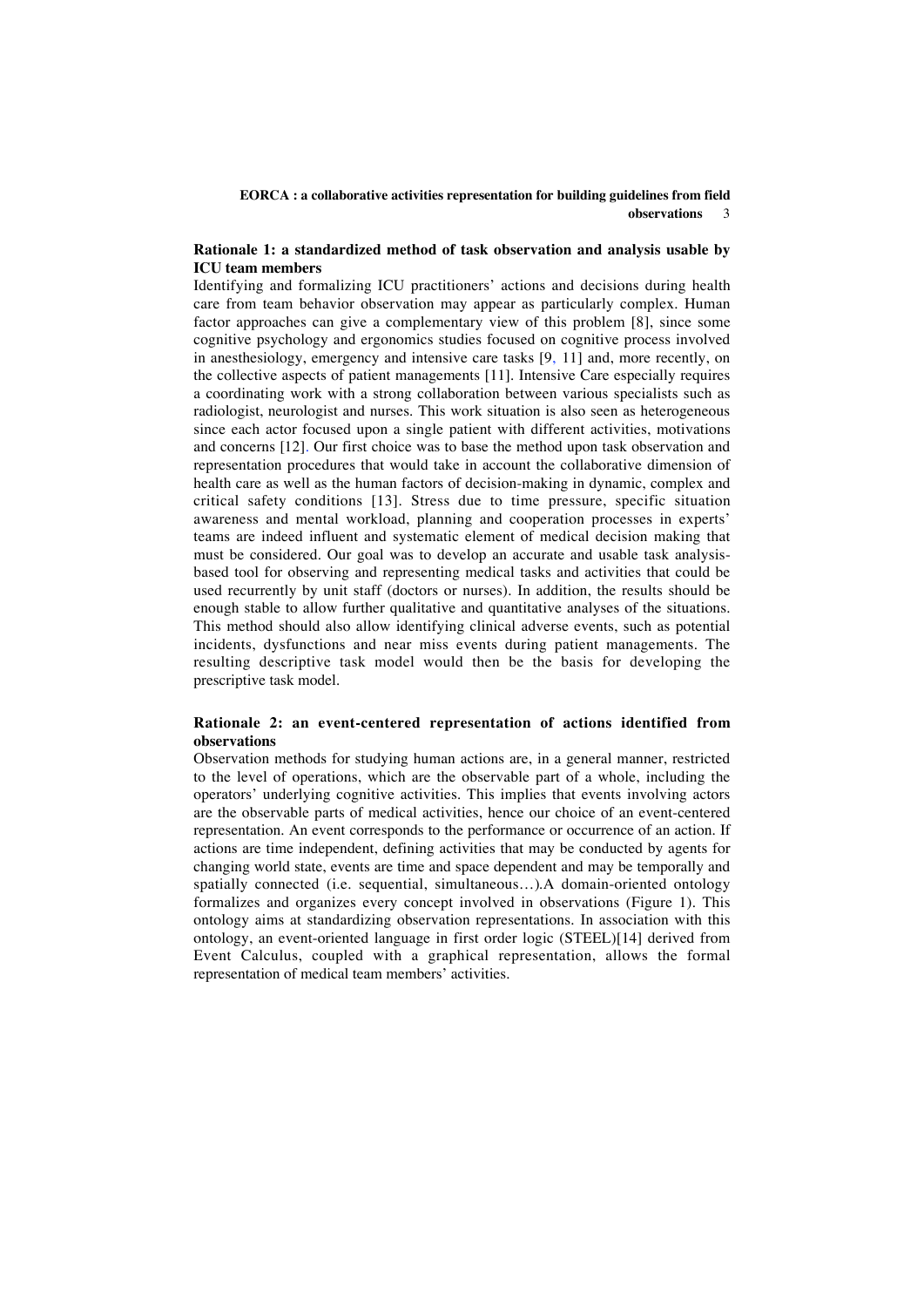

4 Liliane Pellegrin1, Nathalie Bonnardel2, François Antonini3, Jacques Albanèse3, Claude Martin3, Hervé Chaudet1,4

**Fig. 1.** Top-level categories of the domain-dependant ontology with some examples.

### **3 The Method**

In accordance with previous rationales, EORCA is based on a three-manual-steps method that allows building the representation of activities from field observations, from patient's admission to his/her transfer or delegation. Figure 2 summarizes the method.

- *Step 1*: This step aims at collecting sequences of events by direct observation, and is ruled by some definite and mandatory instructions that enforce standardization of observation and recording. An "observed event" includes an action with an agentive social object. The action may be a deed or a verbal communication occurring between caregivers as explicit decision-making, requests or questions. Events are recorded in chronological order with non-systematic timestamps. Semidirective post-task interviews with physicians about the observed cases complete observations. The result of this step is an accurate, constrained and event-oriented written description in natural language of patient's care scenario.
- *Step 2:* This step analyses the scenario for extracting events' components and sequencing. Actions and agents are identified and coded according to the ontology. The taxonomy of actions included in the ontology is based both upon a yet-existing national codification of medical acts and an analysis of data coming from a first tentative observation campaign. If needed, the lower ontology classes may be completed from observation during this step. The result is a scenario transcription where each event component (i.e. action, agent, time, location) is identified and coded.
- *Step 3*: This last phase consists in rewriting the coded scenario with the eventoriented first-order logic language. Each element of the representation is an event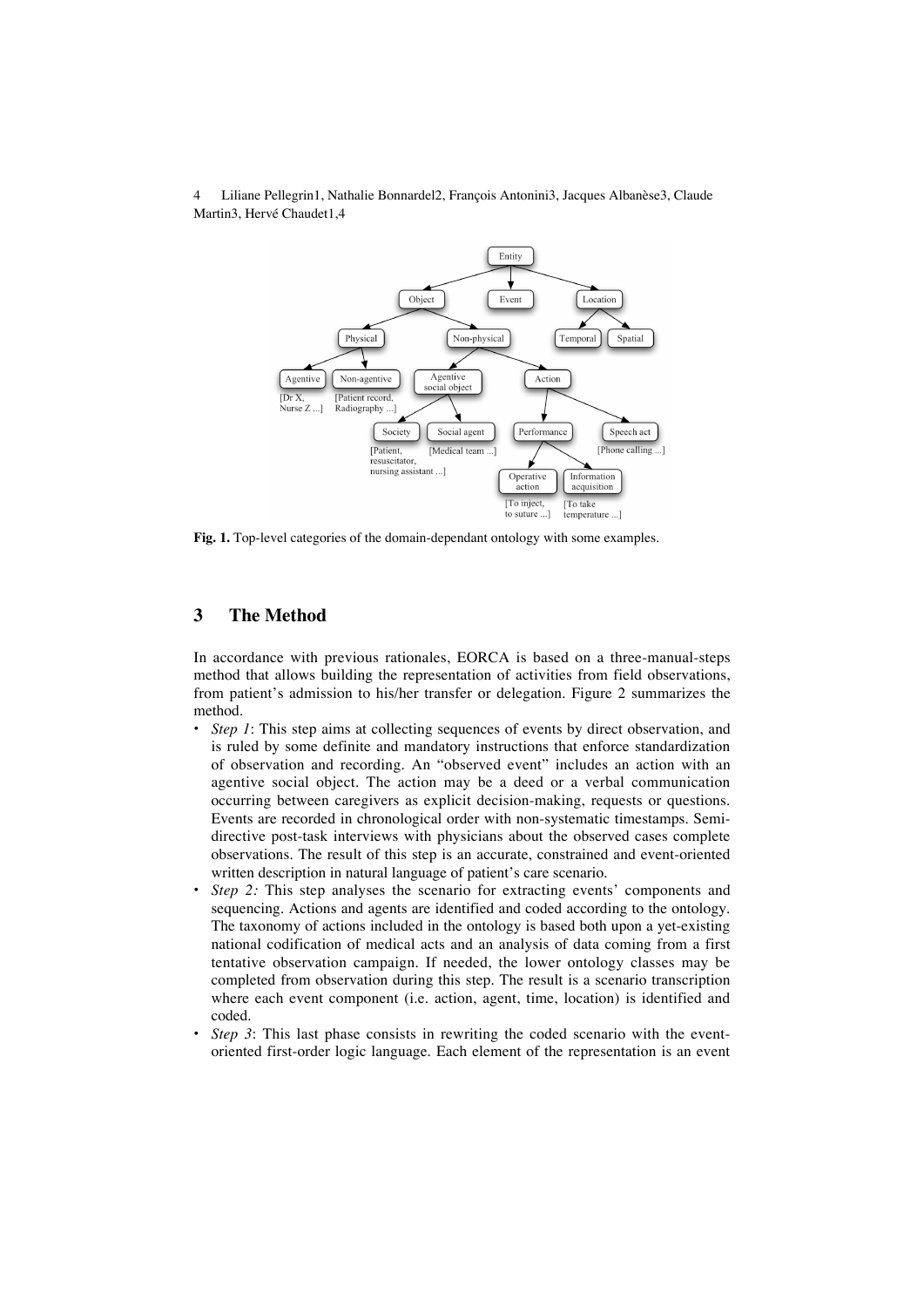### **EORCA : a collaborative activities representation for building guidelines from field observations** 5

occurrence component, identified during the previous step. A graphical representation of the scenario is directly derived. It allows representing in a single template the main elements of patient's management by medical team members. The result of this step is an event-oriented model of the scenario that may be processed for further analysis.



**Fig. 2.** Overall description of the EORCA's steps, showing correspondences between methods

### **4 Experiment context**

Two studies were successively conducted in the ICU of a public hospital in Marseilles in 2001 and 2003, both of them during 4-5 months. The data we gathered dealt with the management of 24 cases of neurological and multiple traumas occurring during these periods.The data collection was carried out by two ergonomists, for the first study, and by one ergonomist for the second study. Concerning the patient pathologies, multiple traumas and neurological injuries are particularly representative of the kinds of medical problems that are encountered in the ICU, and especially represent the safety-critical characteristics of these problems. Moreover, in this studied unit, these cases constitute a homogeneous and important set of patients. Such pathologies were chosen for two main reasons. The first one is that this department is specialized in neurological traumatisms. Secondly, multiple traumatisms and neurological injuries are particularly representative of the kinds of medical problems that are encountered in the ICU, and especially represent the safetycritical dimension of these problems. The main features of these 24 cases are the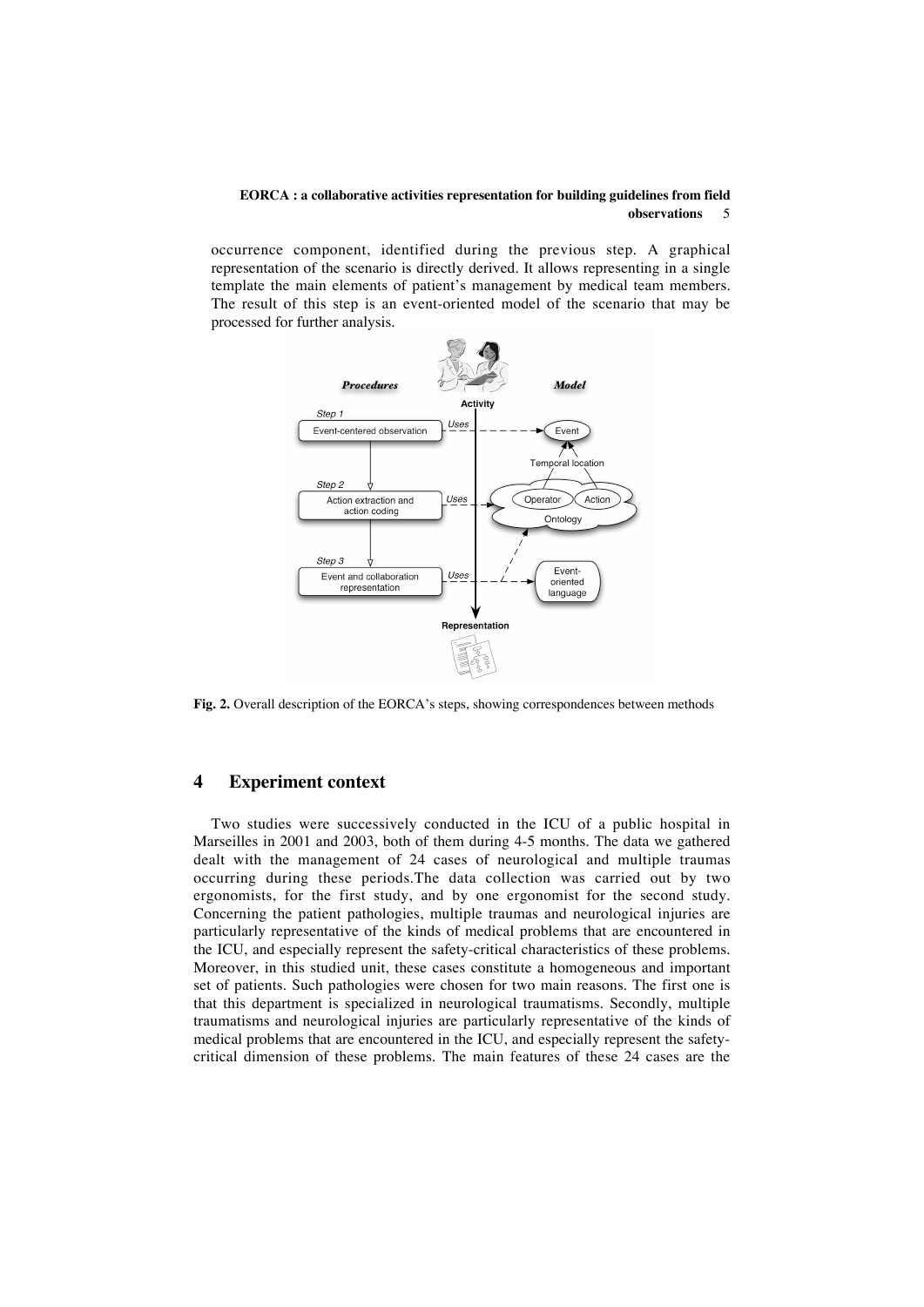various patients' ages (from 19 to 91 years old), and the kind of injuries mainly caused by road accidents.

The data acquisition was manual, directly performed by the observers without videotaped recording [15], computer-based methods using hand-held devices (the FIT technique in the Manser and Whener study [16]) or specific data acquisition tool (such as BabyWatch [17]). Two main reasons are adduced for this restrictive choice. First, the medical team did not accept videotaped recording for legal reasons (the patient cannot give his agreement during the admission). Secondly, we wanted to use the less sophisticated methods of information acquisition and, in the same time, the most opened possible without predefined observable categories. We applied these ecological methods to observe a larger scale of different actions during the patient management by the team members.

## **5 Results**

Assessing the EORCA method implies analyzing its ability to accurately represent the observed events. Based on the data in the final representation, the goal was to identify elements of collaborative information management between the medical team members (clinicians, nurses and outside medical consultants) and interaction between information management and undertaken actions. For this purpose, two kind of analysis have been performed, a quantitative analysis of the observations into classes and sub-classes of actions and a more qualitative analysis of the final graphical representation.

#### **Results about classes of observed actions**

Three main classes of observed events were taken in account for analysing the 24 observed patients management:

- *Class of "Speech acts" between the actors*. We define as a speech (verbal or written) act, each information transmission between actors that have been observed and transcribed in the observation sheet. Several sub-classes were identified as for example, the requests for actions from one actor to another one, the explicit decisions for actions upon patient.
- *Class of "operative actions"* gathers actions performed by team members, which were recorded during the patient management as therapeutic deeds linked to major classes of medical acts. Non-strictly medical actions were also identified, essentially collective actions as mutual help, action attempts and actions of time management.
- *Class of "information acquisitions"* includes all actions implying an information acquisition performance as clinical and monitoring examinations, radiology consultations, monitoring and others situation parameters, such as control, observation and verification.

Concerning the repartition of the observations into these 3 main classes, we have hypothesized that information transmissions plays an important role to guide actions, to adjust behaviors when facing to difficulties, to make anticipations and previsions. In the data we gathered, a total amount of 1439 observed actions was obtained (see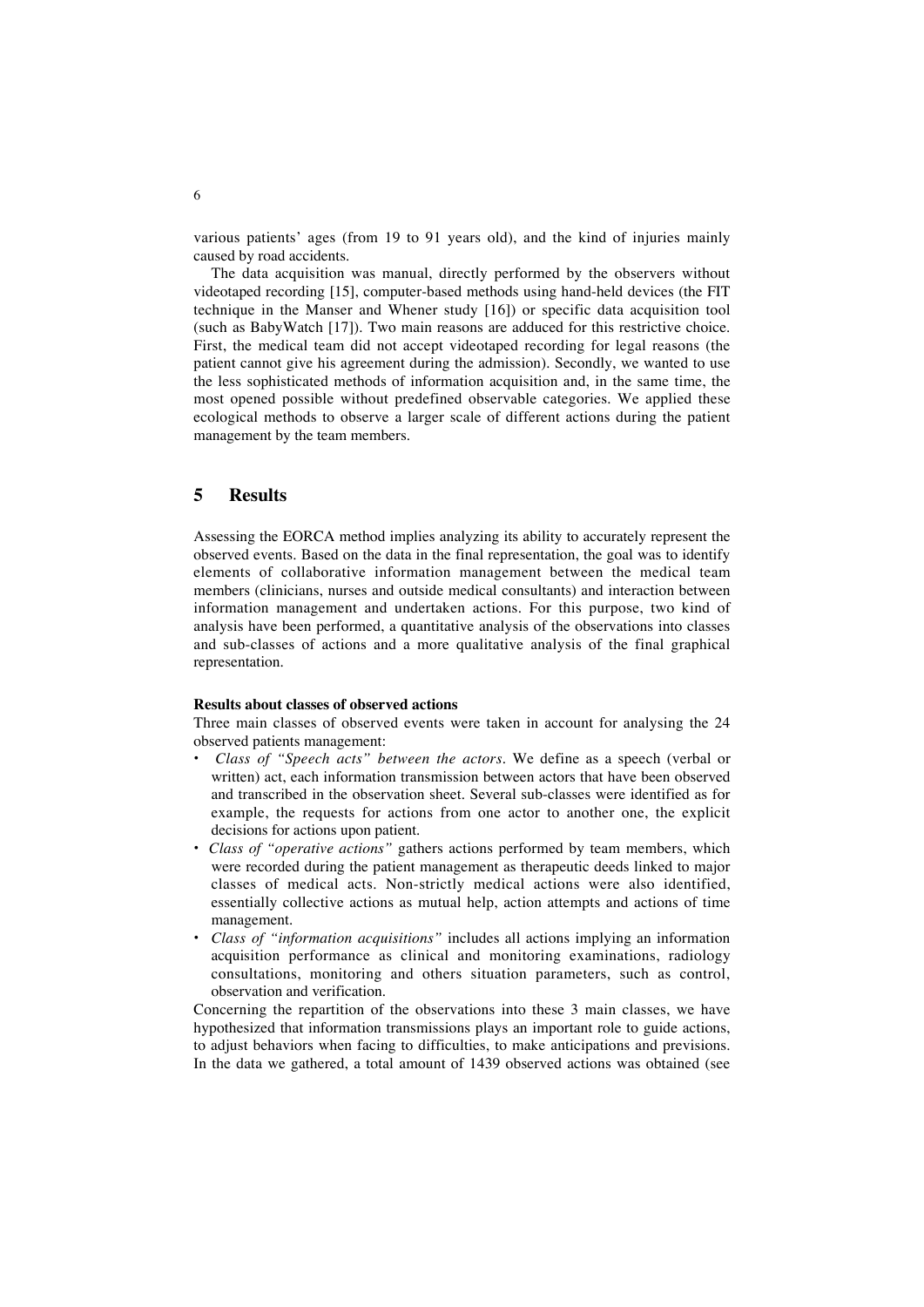#### **EORCA : a collaborative activities representation for building guidelines from field**  $obs$ ervations

table 1). Among them, speech acts are the most frequent observations (49.48% of the totality of the identified events). The differences between the study modalities should be not aleatory (Pearson's Chi-squared test, X-squared = 7.9573, df = 2, p-value = 0.01871).

| Cat. of Actions/Years    | Cases 2001    | Cases 2003     | Total/ Cat.   |
|--------------------------|---------------|----------------|---------------|
| Speech acts              | $296(53.1\%)$ | 416(47.2%)     | 712 (49.5%)   |
| Operative actions        | $164(29.4\%)$ | $323(36.6\%)$  | 487 (33.8%)   |
| Information acquisitions | 97 (17.4%)    | 143 $(16.2\%)$ | $240(16.7\%)$ |
| Total/Year               | 557 (38.7%)   | 882 (61.3%)    | 1439          |

**Table 1.** Distribution of the recorded observations by year set of management cases and by main categories of action. Percentages are putted into brackets.

The management of patients by this ICU team should be actually characterized by a majority of information transmissions between the actors of the situation and by carerelated actions (operative actions). Events belonging to information acquisitions, essentially clinical examinations and radiological diagnosis are the less observed in these situations. Such activities concern essentially physicians and represent only one part of the overall actions undertaken by all team members, for example the nursing acts. An "Observers/Situations" effect is also observed in the difference between the number of recorded observations in 2001 and 2003. Such results strengthen our positions to build a more efficient observation tool, which would reduce such kind of effect to allow longitudinal studies of patient managements. The analysis of detailed events in the speech acts have highlighted that various kinds of oral communication have been identified as information transmissions per se (transmission of medical information, management of problems and difficulties, phone calling, actions planning), requests for actions or information, explicit decisions expressed to other team members, common discussions between partners...

#### **Application of the formal description to a patient management case**

Each case has been represented in a final graphical chart using ontology objects. Each chart illustrates explicitly the sequence of different kinds of events and the elements of distributed support for decisions during case resolution. Such distributed decision-making is encountered especially during comments upon radiological results, generally done between resuscitators and radiologists or others specialists. As example, we introduce an observed patient management. This case concerned a patient, age 48, with multiple injuries and neurological traumatisms (with a Glasgow Coma score  $\leq 8$ ) transferred to the unit by the fire brigade after a work accident. FA total amount of 12 persons participated to the patient management for total duration of 26 min:

- members of the ICU team (one attending physician, one resident, one anesthetist nurse, two nurses, one medical student were present in the unit)
- external medical consultants (a fire brigade physician, a radiologist, an orthopedist, two anesthetists and a vascular surgeon were required and present at the patient's bedside).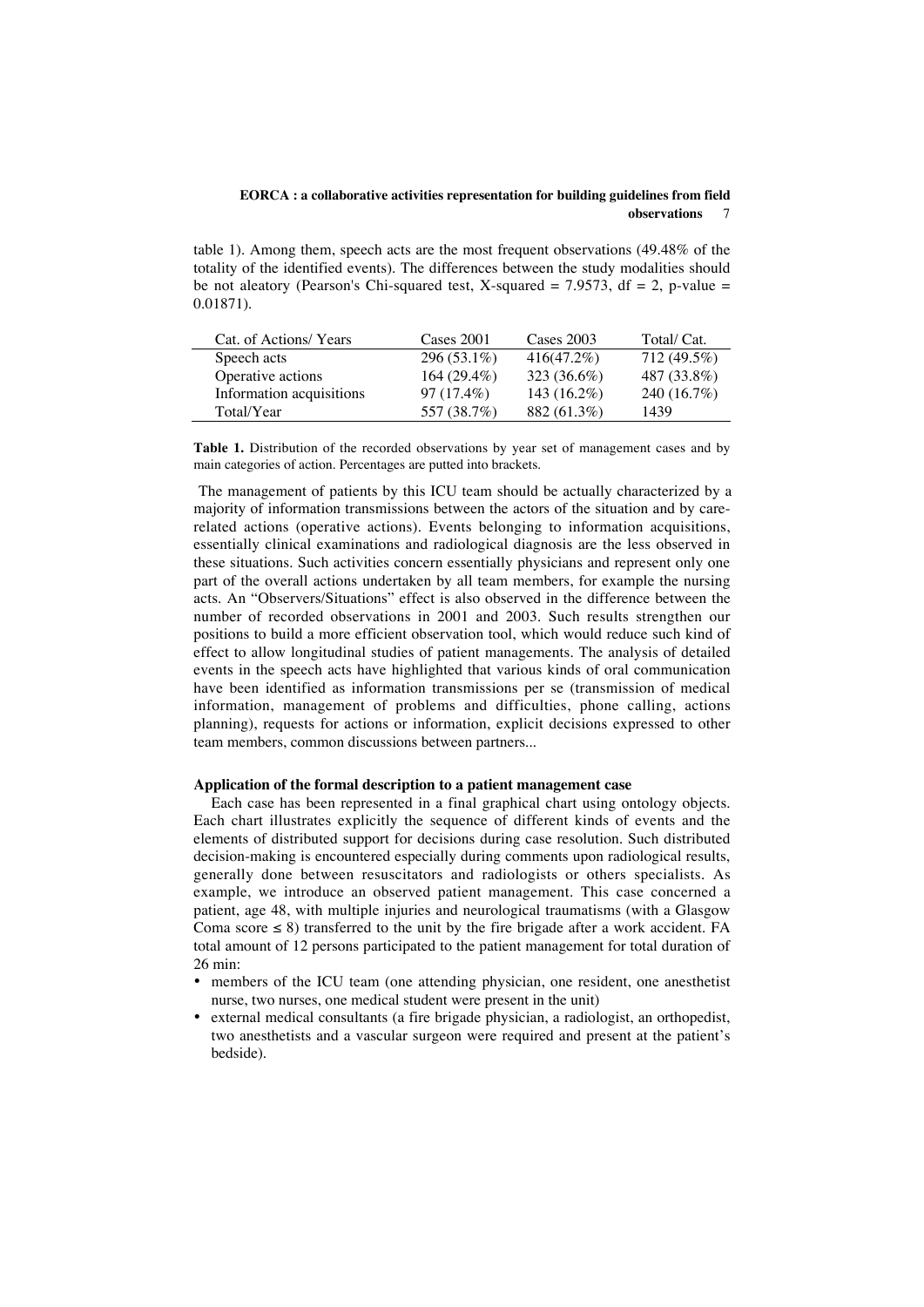

**Fig. 3.** Excerpt of a patient management by the ICU team. The abbreviations are following: FBP (fire brigade physician), Ra (radiologist), Or (orthopedist surgeon), VS (vascular surgeon), A1 (Anesthesist 1), A2 (Anesthesist 2)

Figure 3 is an excerpt from this example, 10-13 minutes after the beginning, where 9 persons are successively or in parallel participating to this patient management. As quantitative indicators, we have obtained an event density ratio of 1.42 observation/min (37 observations during 26 min of management). 22 speech acts, 8 operative actions and 7 information acquisitions were recorded. It was also possible to provide others indicators extracted from this final event representation such as the amount of 3 overlapping actions, 19 transmission origins (squares), 50 transmission receptions and undertaken actions (ovals) and 8 arrivals or departures. Such kinds of information may be interpreted as an expression of the case management complexity and of global team workload.

Thanks to this representation, it would be possible to describe some features of the caregivers' activity in a situation characterizes as a cognitive cooperation between actors [18]. This activity concerns both a set of individual performances conducted by several specialists and a management of all the required tasks by the actors belonging to the team (cooperation in action). The case of cooperative activity observed here could be described as a supervised cooperation implying planning and allocation of the future tasks and actions between staff members (cooperation in planning).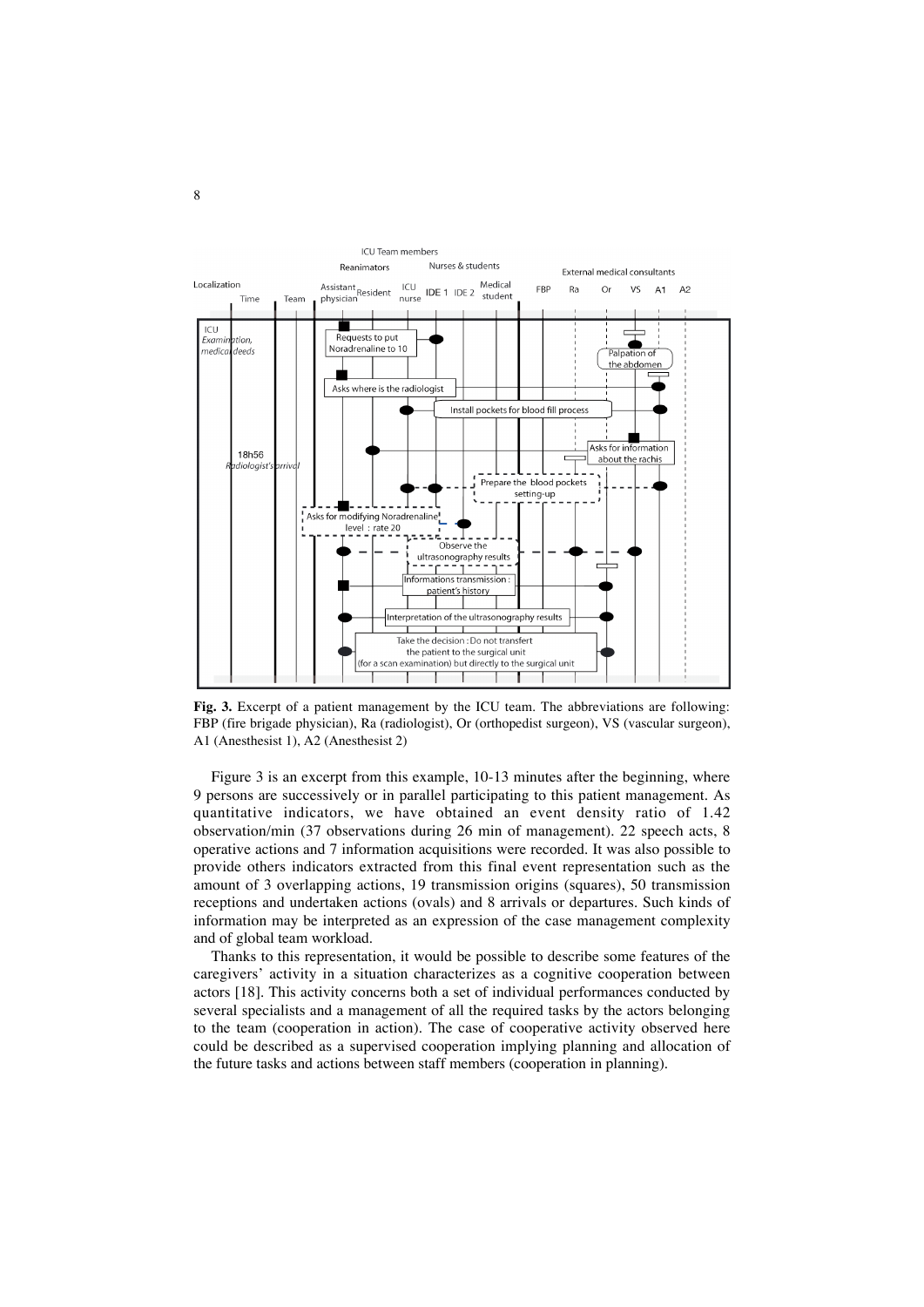**EORCA : a collaborative activities representation for building guidelines from field**  $obs$ **ervations** 

### **6 Conclusion**

EORCA is a method using a representational model associated to a set of procedures for building an event-oriented representation of complex medical situations involving several caregivers. It has been applied upon observations of neurological and multiple traumas managements by an ICU team. The results show that this method is able to report the temporal organization of care management and especially the dynamics of communication and collaboration between actors. All these elements are gathered in a descriptive model of the situation that highlights the difficulties of case management linked to diagnosis severity, the complexity of the situation, and time constraints. It is then adapted to time-constraint and risky situations where a high level of cooperation and planning is required. This method should makes easier the transcription of a descriptive model of the situation to a prescriptive one in terms of designing or redesigning protocols to adjust them to relevant features of the situation from a social and individual perspective [19]. But at least two issues remain. The first one is the reproducibility of the method. The set of procedures and the ontology aim at giving this method its reproducibility, but this characteristic remains to be demonstrated. The second is to find the adequate level of abstraction, as for example actions sequences and scenarios, to describe such situations and their specificities with granularity appropriate for guideline writing [20].

### **Acknowledgements**

This project was granted by a national research program Hospital Clinical Research Program (PHRC-2000) from French Heath Department for the years 2000-2003. We whish to thanks Pr. Claude Bastien from the Department of Cognitive and Experimental Psychology (University of Provence) and the students in Cognitive Ergonomics V. Murillo, C. Dobigny, C. Boureau, N. Devictor and also all members of the ICU team of the DAR-Nord for their precious participation in this project.

### **References**

- 1. De Clerq PA., Blom J., Korsten H., Hasman A: Approaches for creating computerinterpretable guidelines that facilitate decision-support. Artificial Intelligence in Medicine **31** (2004) 1-27.
- 2. AGREE collaboration: "Appraisal of Guidelines Research and Evaluation" (AGREE) obtained in http://www.agreecollaboration.org/intro/
- 3. Wang D., Peleg M., Tu SW., Boxwala A., Greenes R., Patel VL., Shortliffe E.: Representation Primitives, Process Models and Patient Data in Computer-Interpretable Clinical Practice Guidelines: A Literature Review of Guideline Representation Models. International Journal of Medical Informatics **68** (2002) 59- 70.
- 4. Bullock, R. & Joint Section on Trauma and Critical Care of the American Association of Neurological Surgeons and the Brain Trauma Foundation. Guidelines